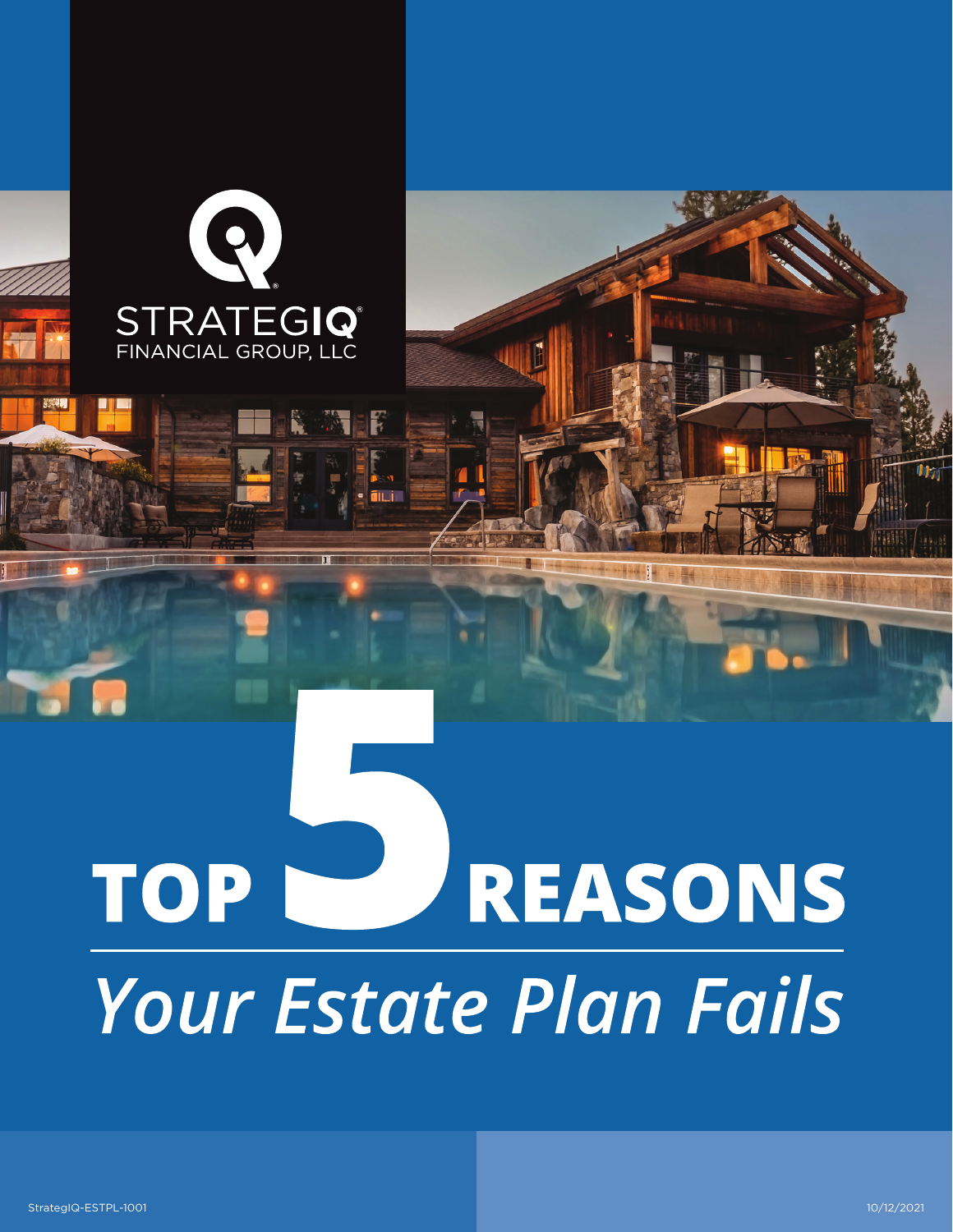

#### **1** *You don't have a revocable trust and your heirs have to go through probate.*

The purpose of a revocable trust is to avoid the probate process. For many of your assets, probate can be avoided by the use of nonprobate transfer methods such as "pay on death" or "transfer on death" or a beneficiary designation. However, these methods may not be available for all assets or may cause unintended consequences such as disinheriting an heir.

## **2** *You have a revocable trust, but it doesn't own your assets.*

The purpose of a revocable trust is to avoid probate. However, if your assets are held in your individual name instead of the name of your trust, it doesn't work as planned.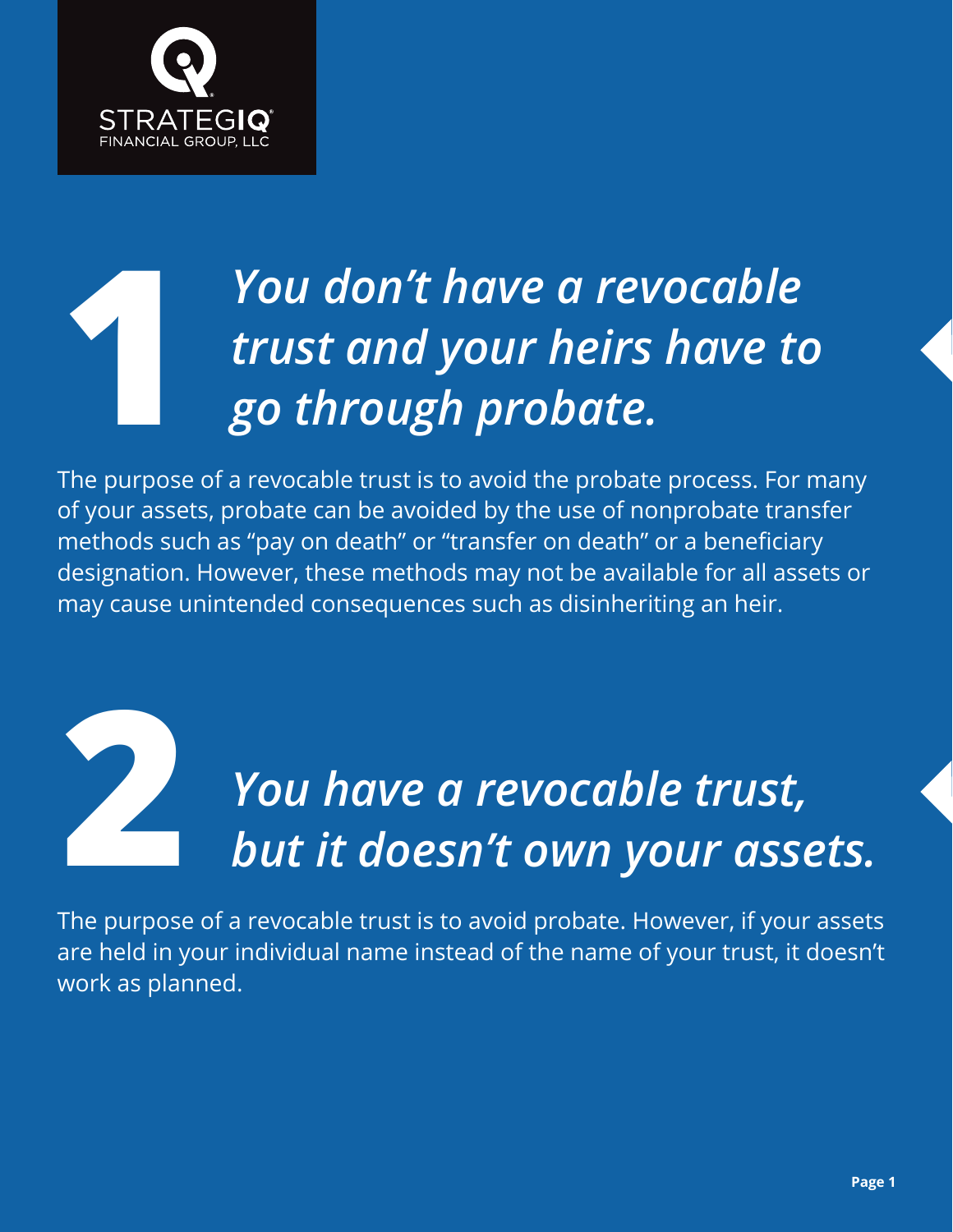

## **3** *You haven't updated your estate plan.*

With the increase in the federal exemption, the Tax Policy Center estimates that only .14 percent of estates will owe tax. But more than 20 states have a separate estate tax. Your trust document needs to take this into consideration and the formula to do so may be outdated. Additionally if the "bypass" planning in your trust is no longer necessary, you may save your heirs significant capital gains tax if it is eliminated.

A Power of Attorney is a legal document delegating authority from one person to another. In the document, the maker of the Power of Attorney (the "principal") grants the right to act on the maker's behalf to an agent. The requirements governing powers of attorney are constantly changing and vary by state.

A Health Care Power is a document in which the principal designates someone else to make health care decisions. The Health Insurance Portability and Accountability Act (HIPAA) Privacy Rule provides federal protection for personal health information. If your document does not specifically address the act, your agent may have difficulty with access to your medical information.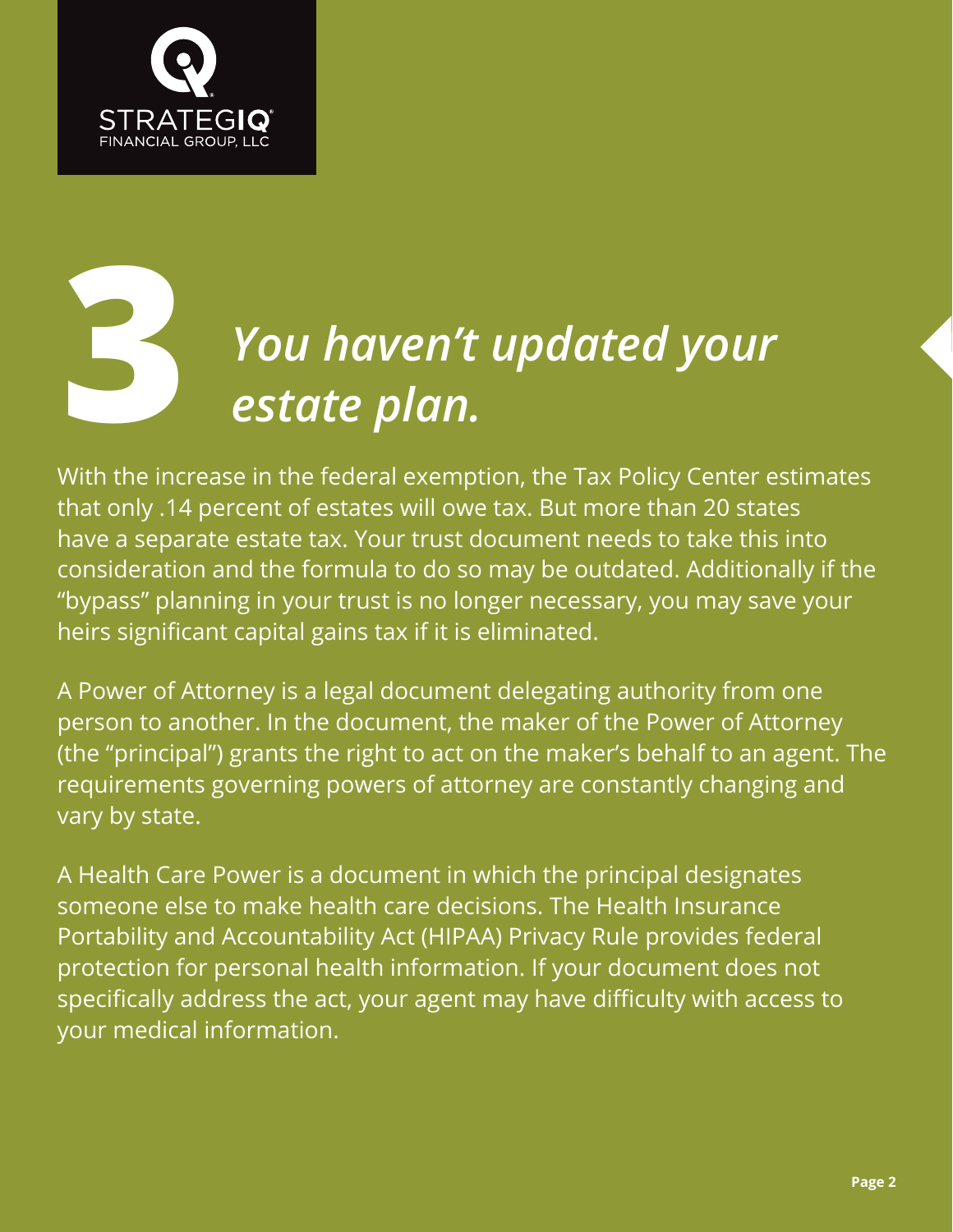

#### **4** *The person you named to make decisions for you is dead, has dementia, has moved away or is a party that is not authorized to act in your state.*

If you haven't updated your plan after such an event, it may be of little or no value. You should ensure that the parties you have chosen are still ready, able and willing to serve.

## **5** *Your beneficiary designations are outdated.*

An outdated beneficiary on an individual retirement account can cause your heirs to pay significantly more in income taxes. They should be reviewed with a qualified advisor.